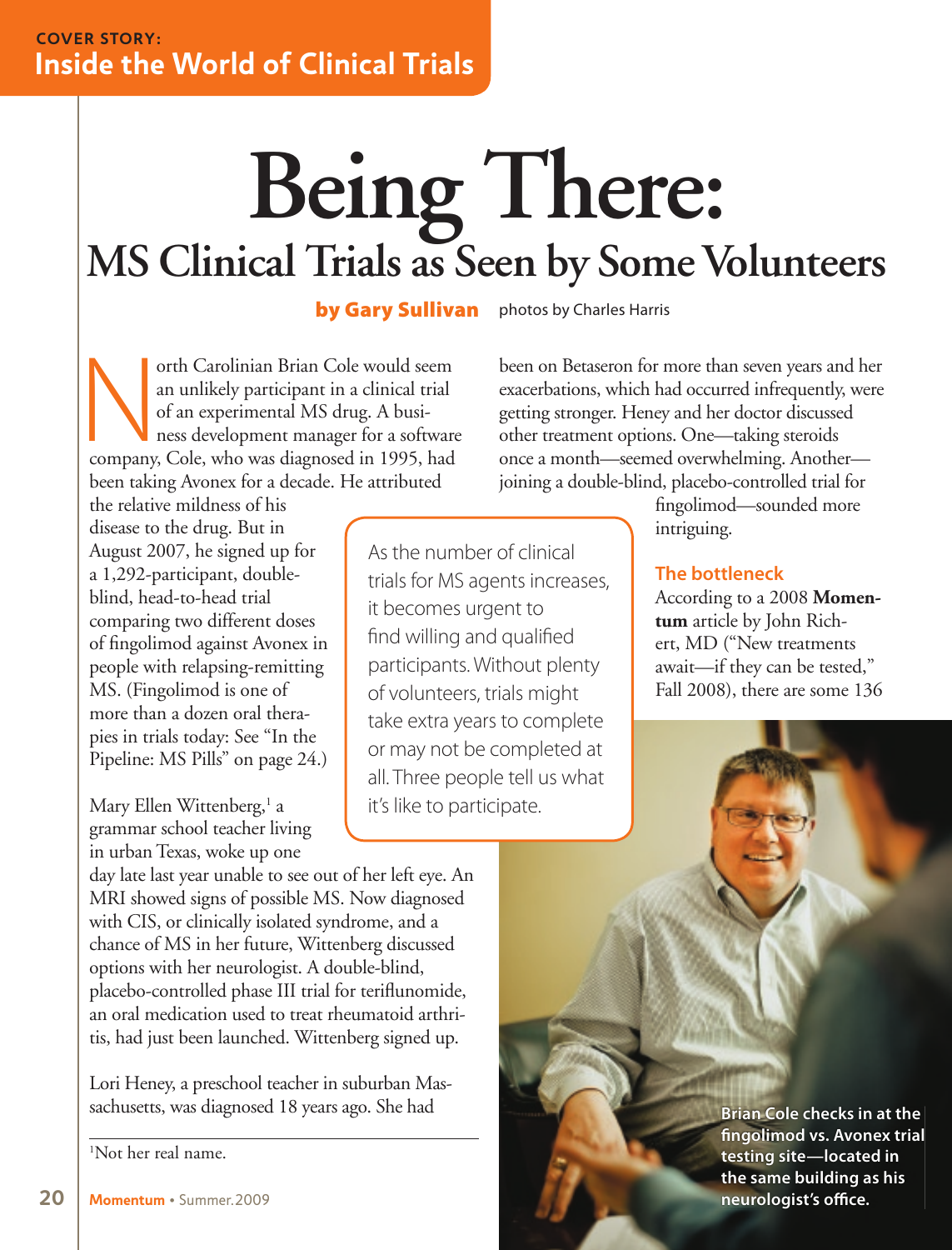**Cole takes the 9-hole peg test, which measures upper extremity function.**

ongoing clinical trials for MS drugs. Dr. Richert, who is executive vice president for the Society's Research and Clinical Programs, estimates that these trials will need more than 35,000 volunteers.

"Investigators have strict criteria by which they determine who may enroll in a study. Some studies require that participants have never taken a diseasemodifying agent ... a hard group of people to find." Dr. Richert also notes that people may be reluctant to forego proven medication in a trial in which the control group only receives a placebo. (See "In the Know: Drug Trial Basics," page 25.)

Some researchers are calling this a "bottleneck problem" as trials, especially phase III trials that require hundreds of participants, take longer than expected.

## **Making the decision**

Brian Cole's neurologist has an office at Raleigh Neurology Associates, PA, a testing site for a number of trials, and the subject had come up before. "But this was the first trial that really made sense for me," Cole said.

Participants in the Avonex vs. fingolimod trial would take both injections and pills, but one of the two pills would be a dummy placebo. No one would know which. Cole was already taking Avonex, and dreamed of one day being able to take an oral medication. "Let's face it," he said. "There's nothing natural about injecting yourself. I never got used to it.

"I met with the study coordinator," he explained, "who told me that, after the first 'blind' year of not knowing which drug I was getting, everyone who opted to continue would be getting fingolimod."

Unlike Cole, Wittenberg and

Heney signed up for placebo-control trials. They would not know if they were getting a real drug until the end of their participation.

"Two years of not knowing, and then I can opt to be on the drug," Heney told **Momentum**. "My husband and daughter were concerned that I might not be getting any treatment. But I always have the option of dropping out of the trial and getting on something else. My doctor and I agreed to consider it if I have another attack."

Wittenberg joined a trial testing two different doses of teriflunomide vs. placebo. "My neurologist can't tell me yet if I have MS for sure, or if I do, which form of the disease I have. But I'm closely monitored while in the trial, and receiving regular MRIs. By the end of this study, we'll know a lot more about my own personal situation—as well as whether or not the drug they are testing works." Wittenberg's husband supported her decision. He often accompanies her when she comes in to the clinic.

Cole's wife and friends also felt he was doing the right thing, but his mother was worried.

"She had seen the positive impact that Avonex had had on me and thought that I might be risking a year of taking something that didn't work as well for me. I understood her point of view. But it was a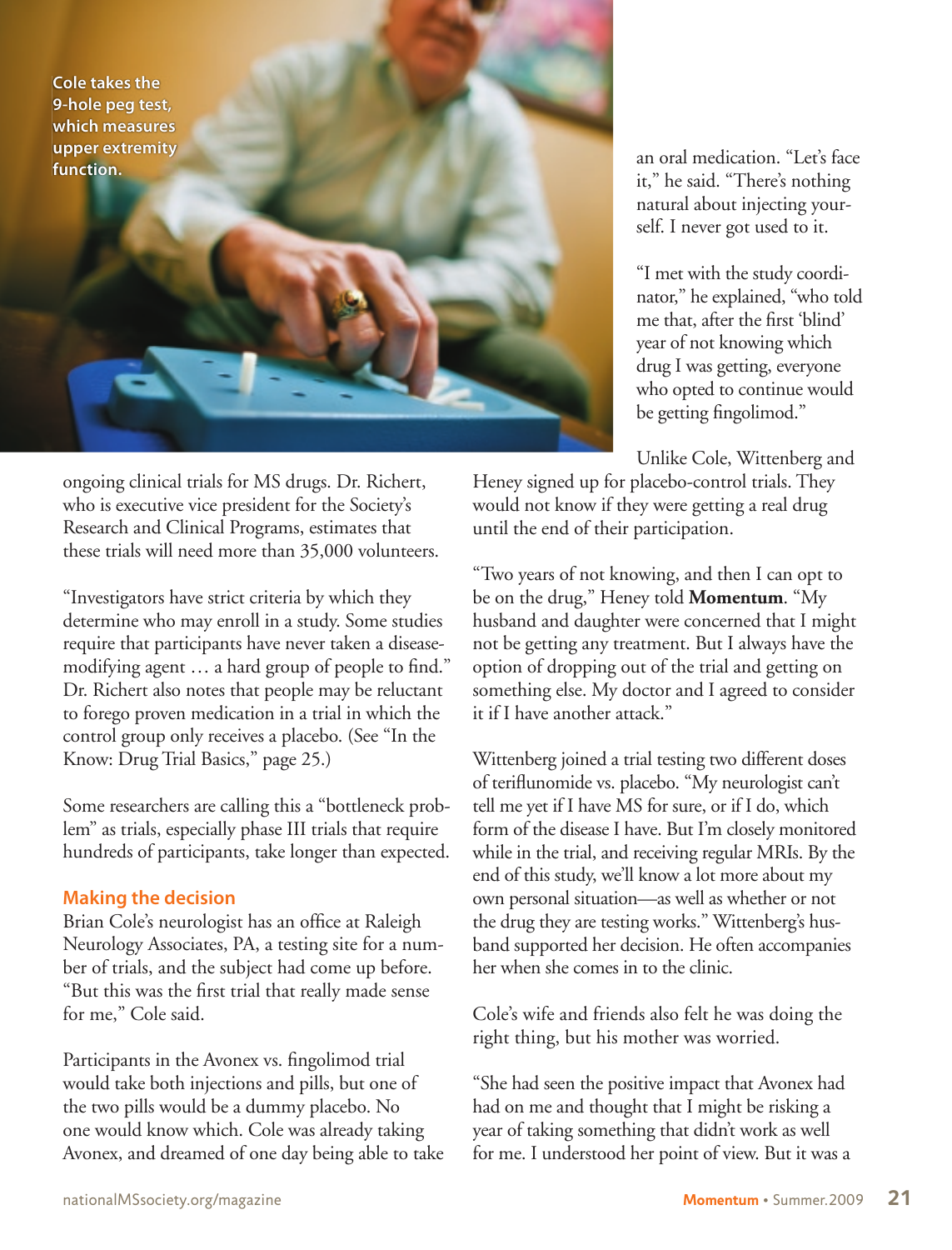

**Cole needs to walk 25 feet.**

risk I was willing to take, especially considering the positive results of earlier fingolimod trials."

### **Participation ins and outs**

For the first several months, Cole visited Raleigh Neurology every two weeks, where he picked up his medication and underwent tests. Later, his visits were reduced to once every six months.

"I got several MRIs, regular pulmonary exams, and eye pressure tests," he said. (The side effects of fingolimod include possible heightened eye pressure.)

"I was still injecting myself once a week and also taking a pill every day. I didn't know if my pill was the real one."

Heney made the 45-minute trip to her clinic in Boston every two weeks at first, then once a month. "Now it's once every three months," she said. The drive into Boston is the worst part, she admitted. "I don't mind taking the time off work, even though the trial doesn't compensate me—I've got plenty of vacation and sick days. But I hate driving." Heney's husband usually goes with her. When he is unable to take off work, her mother drives her.

Wittenberg makes her hour-long trek to her clinic every two weeks. She said the uncertainty about whether she's getting real medicine or placebo was less important to her than regular, free visits to the neurologist. "Since I don't even know at this point if I have MS, it's all sort of up in the air for me. The neurologist I'm seeing is very well-known locally, and a real professional. He had a lot to do with my decision to do this," she said.

Though Cole likes to describe himself as gung ho, there was a period when he started to question his participation.

"I began to experience an increase in clinical depression symptoms," Cole said. "I got the idea that the depression might mean I was on fingolimod and wondered what to do."2 The nurse assigned to Cole suggested he begin taking a mild antidepressant. "That was nearly a deal-breaker," he said. "If I had to take another med on top of what I was already taking for MS, it might not be worth it."



But after starting the antidepressant, Cole felt better. "Whatever MS med I was on now was working at least as well as what I had been taking before—I've only had a one relapse since the study began. And I am really looking forward to the day when I don't have to shoot myself up."

2 Fingolimod has not been linked to depression.